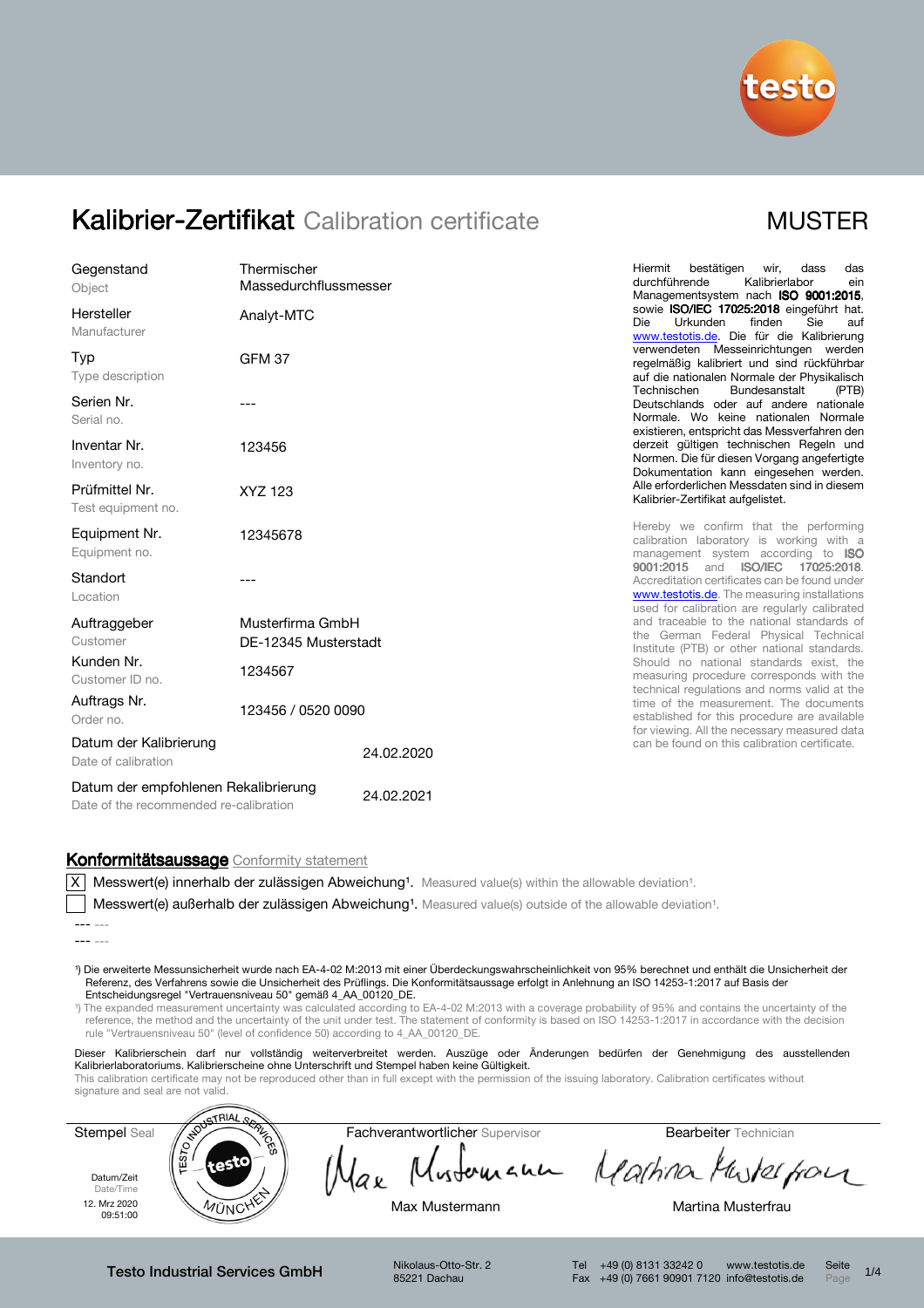

#### **Messeinrichtungen** Measuring equipment

| Referenz                                                                   | Rückführung         | Rekal.    | Zertifikat-Nr.  | Eq.-Nr.  |
|----------------------------------------------------------------------------|---------------------|-----------|-----------------|----------|
| Reference                                                                  | Traceability        | Next cal. | Certificate-no. | Eq.-no.  |
| <b>Laminar Flow Element 1 laminar flow element 1</b>                       | PTB 2015-03         | 2020-10   | 1744989         | 12202430 |
| <b>Laminar Flow Element 2</b> laminar flow element 2                       | PTB 2015-03         | 2020-10   | 1745078         | 12202431 |
| Laminar Flow Element 3 laminar flow element 3                              | PTB 2015-02         | 2020-10   | 1745093         | 12202432 |
| Laminar Flow Element 4 laminar flow element 4                              | PTB 2015-02         | 2020-10   | 1745097         | 12202433 |
| Laminar Flow Element 5 laminar flow element 5                              | PTB 2015-02         | 2020-10   | 1745100         | 12202434 |
| <b>Laminar Flow Element 6 laminar flow element 6</b>                       | PTB 2015-01         | 2020-09   | 1745104         | 12202436 |
| <b>Laminar Flow Element 7</b> laminar flow element 7                       | PTB 2015-01         | 2020-09   | 1745108         | 12202437 |
| Laminar Flow Element 8 laminar flow element 8                              | PTB 2015-02         | 2020-10   | 1745116         | 12202438 |
| Laminar Flow Element 9 laminar flow element 9                              | PTB 2015-02         | 2020-10   | 1745128         | 12202440 |
| <b>Laminar Flow Element 10 laminar flow element 10</b>                     | PTB 2015-02         | 2020-10   | 1745133         | 12202441 |
| Pt100 Temperatursensor - Referenz Pt100 temperature sensor - reference     | 15070-01-01 2020-01 | 2020-07   | T130259         | 12202442 |
| Pt100 Temperatursensor - Prüfling Pt100 temperature sensor - UUT           | 15070-01-01 2020-01 | 2020-07   | T130260         | 12202444 |
| Pt100 Temperatursensor - Umgebung Pt100 temperature sensor - Ambient       | 15070-01-01 2020-01 | 2020-07   | T130261         | 12202445 |
| Drucksensor Referenz 0,8-1,2 bar a pressure sensor reference 0,8-1,2 bar a | 15070-01-08 2020-01 | 2020-07   | D37411          | 12708553 |
| Drucksensor Prüfling 0,8-1,2 bar a pressure sensor UUT 0,8-1,2 bar a       | 15070-01-08 2020-01 | 2020-07   | D37412          | 12202449 |
| Drucksensor Prüfling 0-2 bar g pressure sensor UUT 0-2 bar g               | 15070-01-08 2020-01 | 2020-07   | D37413          | 12202450 |
| Drucksensor Prüfling 0-10 bar g pressure sensor UUT 0-10 bar g             | 15070-01-08 2020-01 | 2020-07   | D37415          | 12202453 |
| Drucksensor Prüfling 0-5 bar g pressure sensor UUT 0-5 bar g               | 15070-01-08 2020-01 | 2020-07   | D37414          | 12202452 |
| Drucksensor Umgebung 0,8-1,2 bar a pressure sensor ambient 0,8-1,2 bar a   | 15070-01-08 2020-01 | 2020-07   | D37416          | 12376970 |
| DAQ-Karte DAQ-board                                                        | 15070-01-08 2019-09 | 2020-03   | E102413         | 12202446 |
| Differenzdrucksensor 0-26 mbar differential pressure sensor 0-26 mbar      | 18552-01-00 2020-01 | 2020-07   | 3441633         | 12116741 |

Referenzzertifikate sind auf www.primasonline.com abrufbar Reference certificates are available at www.primasonline.com

#### Umgebungsbedingungen Ambient conditions

Temperatur Temperature 23,1 °C

### **Messverfahren** Measuring procedure

Die Kalibrierung erfolgt nach Kalibrieranweisung 4\_AA\_00061\_DE durch Vergleich der Anzeige/des elektrischen Ausgangssignals des zu kalibrierenden Aufnehmers mit den aktuellen Berechnungswerten eines oder mehrerer Laminar Flow Elemente, des Differenzdruckes dieser LFE-Normale und den aktuellen Druck-, Temperatur-, und Feuchtebedingungen des Kalibriergases. Die Umrechnung auf dm/dt (bzw. dV/dt) erfolgt unter Verwendung von international anerkannten Tabellen für die aktuelle Dichte und Viskosität. Die Messunsicherheit beträgt 0,33 % (bzw. 0,36 %) vom Messwert.

The calibration was realized according to calibration procedure 4\_AA\_00061\_DE\_by comparing the display value / electrical output of the calibrated transducer with the current calculation values of one or more laminar flow elements, the differential pressure of the LFE references and the current pressure-, temperature-, and humidity conditions of the calibration gas. The conversion to dm/dt (dV/dt) was calculated with internationally recognized tables for the current density and viscosity. The measurement uncertainty amounts to 0.33 % (0.36 %) of the measuring value.

#### **Messbedingungen** Measuring conditions

| Verwendetes Kalibriergas<br>Gas used for calibration                             | Luft<br>Air                     |  |
|----------------------------------------------------------------------------------|---------------------------------|--|
| Prozessgas KG<br>Process gas UUT                                                 |                                 |  |
| Umrechnungsfaktor auf Prozessgas<br>Thermal mass multiplier                      | 1                               |  |
| Dichte des verwendeten Kalibriermediums<br>Density of fluid used for calibration | 1,299 kg/m <sup>3</sup>         |  |
| Wiederholbarkeit während der Kalibrierung<br>Repeatability during calibration    | $\pm$ 0.500 %                   |  |
| Ausgangssignal KG<br>Output signal UUT                                           | Visuell/Analog<br>visual/analog |  |
| Standardbedingungen<br>Standard conditions                                       | 21,10 °C / 1,013 bar            |  |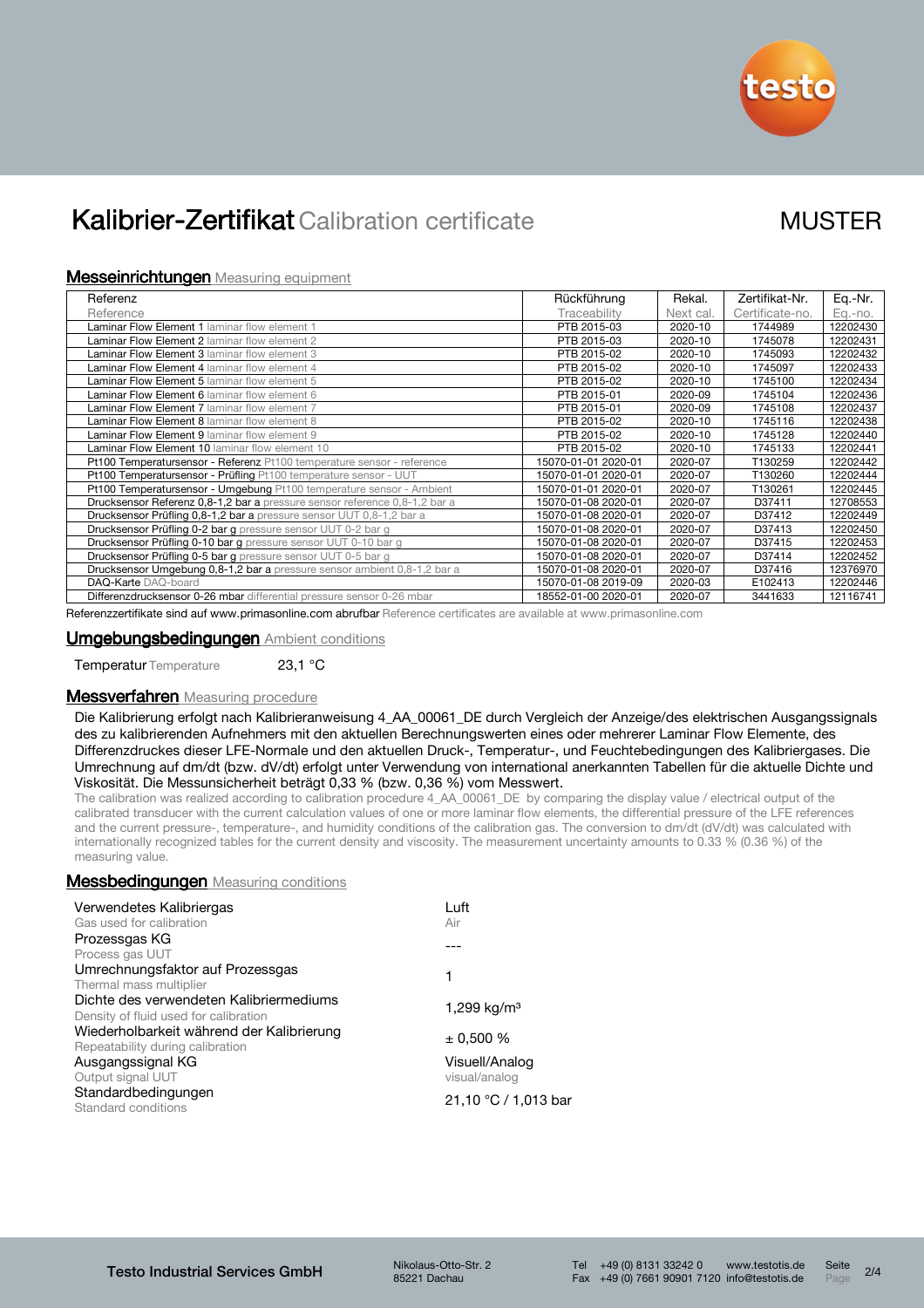

### **Messergebnisse** Measuring results

|                              |                    |                        |                     | Zulässige Abweichung    |
|------------------------------|--------------------|------------------------|---------------------|-------------------------|
| <b>Bezugswert Durchfluss</b> | Messwert KG        | Abweichung v.Ew. KG    | Abweichung v.Mw. KG | ΚG                      |
| Reference flow rate          | Measured value UUT | Deviation f.s. UUT     | Deviation o.r. UUT  | Allowed deviation UUT   |
| I/min iS                     | I/min iS           | $\%$                   | I/min iS            | I/min iS                |
| 0,000                        | 0,0                | 0,000                  | 0,000               | 1,000                   |
| 5,001                        | 4,3                | $-1,402$               | $-0,701$            | 1,000                   |
| 10,107                       | 9,8                | $-0,615$               | $-0,307$            | 1,000                   |
| 20,027                       | 19,9               | $-0,255$               | $-0,127$            | 1,000                   |
| 30,007                       | 30,0               | $-0.015$               | $-0,007$            | 1,000                   |
| 40,009                       | 40,5               | 0,983                  | 0,491               | 1,000                   |
| 48,991                       | 49,9               | 1,819                  | 0,909               | 1,000                   |
|                              |                    |                        |                     | Messunsicherheit (k=2)  |
| Analogausgang KG             | Druck KG           | Temperatur KG          | Dichte KG           | Measurement uncertainty |
| Analog output UUT            | Pressure UUT       | <b>Temperature UUT</b> | Density UUT         | $(k=2)$                 |
| mA                           | bar                | °C                     | kg/m <sup>3</sup>   | I/min iS                |
| 4,000                        | 0,959              | 22,12                  | 1,132               | n. def.                 |
| 5,334                        | 0,971              | 22,06                  | 1,146               | 0,059                   |
| 7,127                        | 0,990              | 21,87                  | 1,170               | 0,080                   |
| 10,382                       | 1,042              | 21,59                  | 1,232               | 0,133                   |
| 13,684                       | 1,128              | 21,44                  | 1,334               | 0,192                   |
| 17,045                       | 1,239              | 21,33                  | 1,467               | 0,252                   |
| 20,067                       | 1,360              | 21,34                  | 1,609               | 0,306                   |

### Besondere Bemerkungen Special remarks

Messaufbau in Durchflussrichtung: -> Gasversorgung -> Temperatursensor KG -> Drucksensor KG -> KG -> Referenz -> Atmosphäre

Calibration set up in flow direction: -> Gas supply -> Temperature sensor UUT -> Pressure sensor UUT -> UUT -> Reference -> Atmosphere Zulässige Abweichung gemäß Kunde: +/- 2% v.Ew.

Allowed deviation according to the customer: +/- 2% f.s.

--- ---